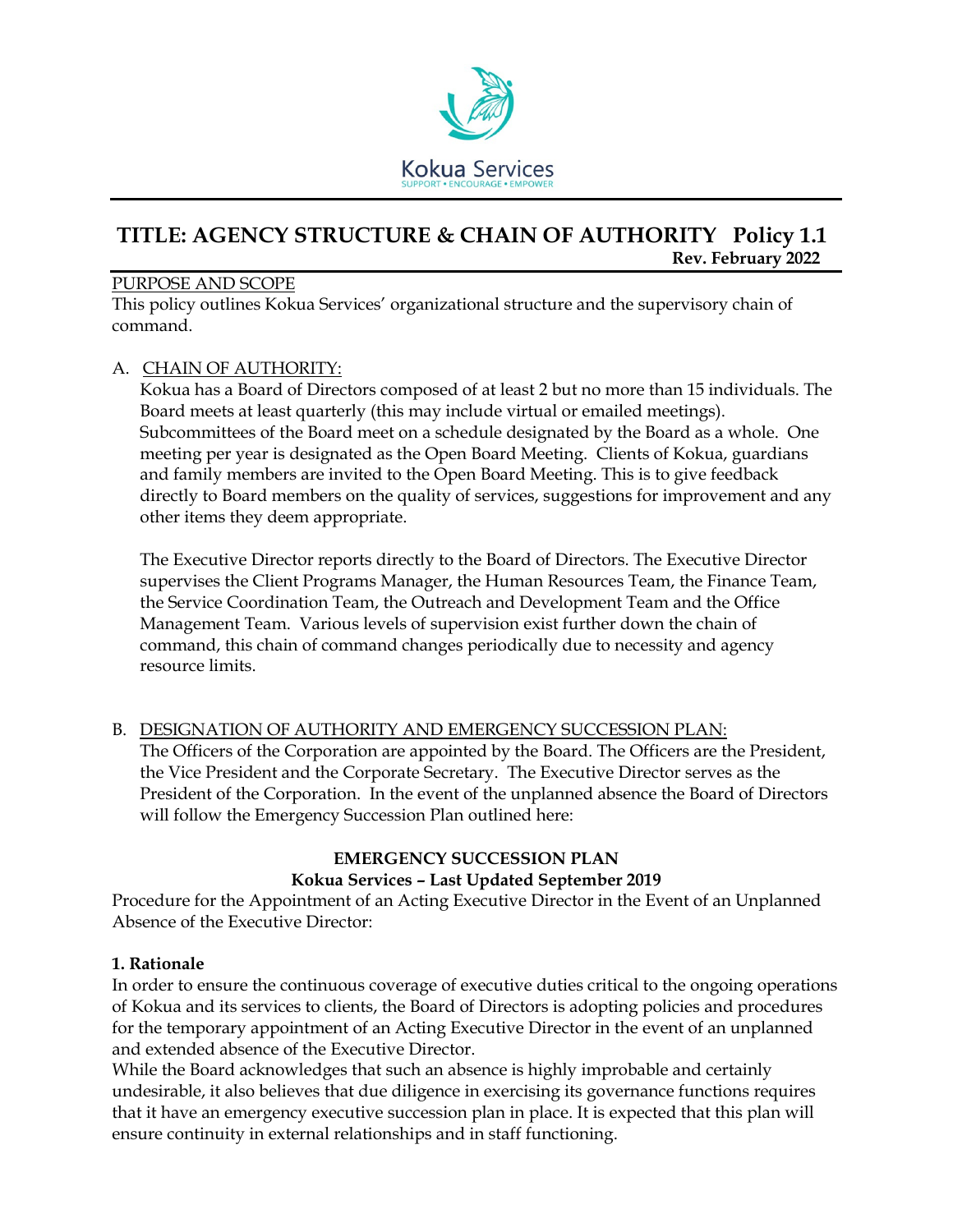## **2. Priority functions of the Executive Director position at Kokua**

Among the duties listed in the official Executive Director job description, the following are the key functions of the Executive Director to be covered by an acting director:

a. Serve as the organization's principal leader, representative, and spokesperson to the greater community.

b. Support the Board of Directors

- ensure integrity and strength of Board leadership and address issues around clarity of role, governance, bylaws/policies, corporate structure, and membership

- assist with recruitment and orientation of new Board members

- prepare Executive reports to Board of Directors and Executive Committee and attend various Committee meetings

c. Convene and lead the Management Team

d. Participate in recruitment, interview, selection and evaluation process for directly supervised staff and other key executive level positions

e. Strategize organizations' short-range and long-range program and project goals, particularly in Organizing and Planning:

- identify overall resource development goals and fundraising plan

- establish, maintain and cultivate relations with donors, foundations and other resources to support organizational programs and activities

- maintain accountability for current year operating budget

# **3. Succession plan in event of a temporary, unplanned absence -- SHORT-TERM**

*a. Definitions*

- A temporary absence is one in which it is expected that the Executive Director will return to his/her position once the events precipitating the absence are resolved.

- An unplanned absence is one that arises unexpectedly, in contrast to a planned leave, such as a vacation or a sabbatical.

- A short-term absence is 3 months or less.

 *b. Who may appoint the Acting Executive Director* 

- The Board of Directors authorizes the terms of this emergency plan in the event of the unplanned absence of the Executive Director.

- In the event of an unplanned absence of the Executive Director, the Client Programs Manager shall immediately inform the Board Chair of the absence.

- As soon as is feasible, the Chair shall convene a meeting of the Board of Directors to affirm the procedures prescribed in this plan or to make modifications the Board deems appropriate. *c. Standing appointee to the position of Acting Executive Director*

The position description of the Client Programs Coordinator specifies that they shall serve as Acting Executive Director in the absence of the Executive Director.

Note: The Board of Directors may also consider the option of splitting executive duties among board-designated appointees.

*d. Cross-training plan for appointees*

The Executive Director, with assistance from the Client Programs Coordinator, shall develop a plan for training the Client Programs Coordinator in each the priority functions of the Executive Director which are listed above (section 2).

 *e. Authority and restrictions of the appointee*

The person appointed as Acting Executive Director shall have the full authority for decision making and independent action as the regular Executive Director.

*f. Compensation*

The Acting Executive Director shall receive a temporary salary increase to be determined by the Board of Directors and negotiated between the Board and the Acting Executive Director. *g. Board oversight and support to the Acting Executive Director*